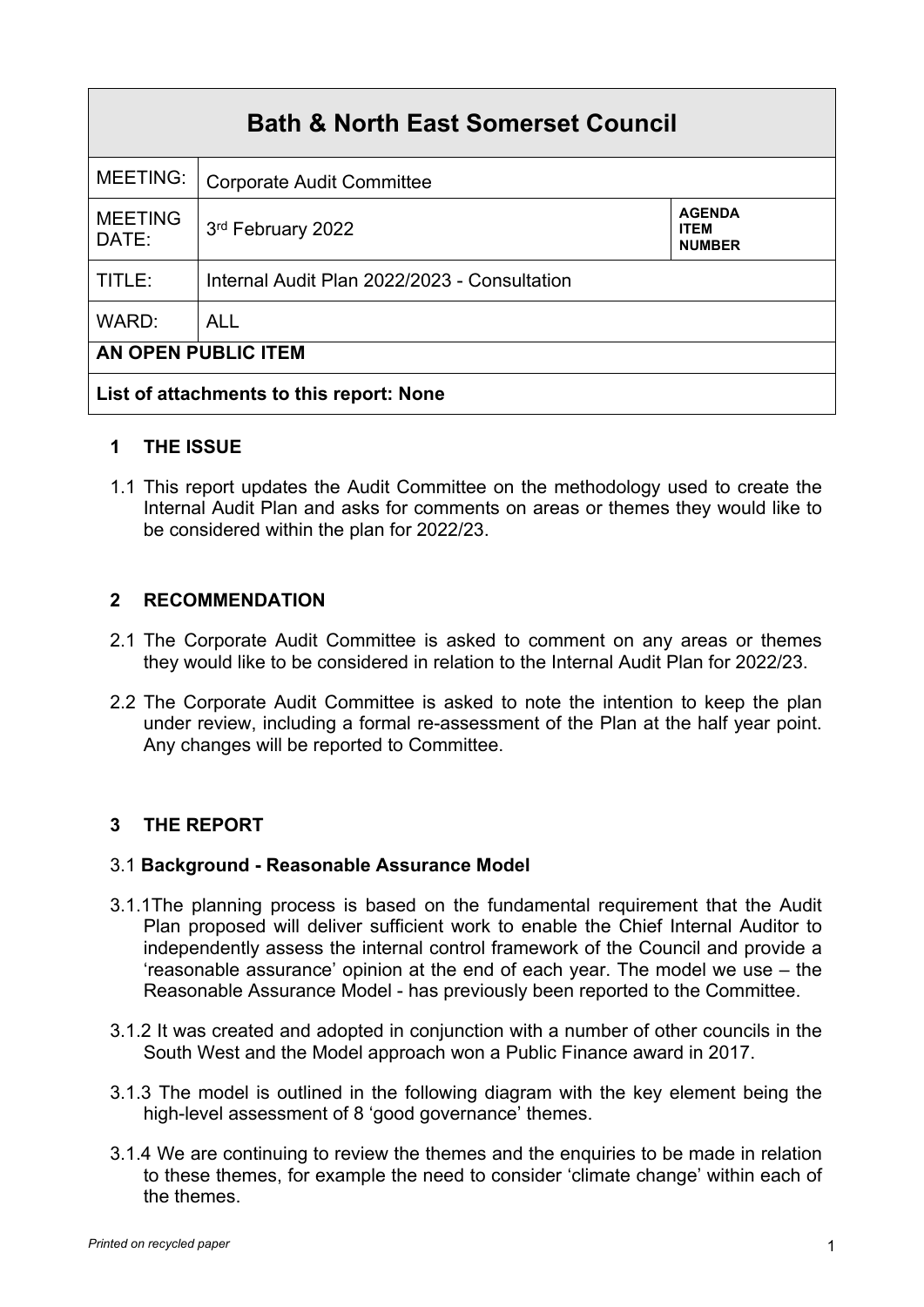

#### 3.2 **A Flexible Internal Audit Plan and reporting to Committee on performance and changes to the approved Plan**

- 3.2.1 During the financial year 2020/21, members will recall that changes to planned work were required to redirect audit resources to unforeseen issues arising from the then emerging COVID-19 pandemic. It was agreed by Committee that a flexible Internal Audit Plan was necessary to respond as appropriate to risks and issues.
- 3.2.2. It is the intention of the Internal Audit Service to continue to present and agree an Internal Audit Plan at the beginning of each financial year using the reasonable assurance model. However, we will continually assess the best use of Internal Audit resources and activity and if considered necessary we will carry out 'unplanned' work and report back to the Audit Committee on any changes to the approved Internal Audit Plan. The Head of Audit and Assurance will report back to the Committee to provide updates on performance and any changes to the Audit Plan.

### 3.3 **Consultation & Input – Audit Committee**

- 3.3.1 The Audit Committee is a key stakeholder and have responsibility for approving the Internal Audit Plan. The purpose of this report is to obtain Committee Member views and feedback on areas which should be considered during the planning process for potential inclusion in the Internal Audit Plan to be submitted to this Committee at its next meeting (before the end of April 2022).
- 3.3.2 In addition to Covid-19 factors around Financial Resilience, local economic impacts and ongoing financial assurance around the use of Covid-19 grants the Chartered Institute of Internal Auditors has drawn up ten key areas for 2022 which organisations should take account of in preparing their audit plans. These are detailed below as a point of reference to help the committee in understanding where they feel audit coverage may be beneficial.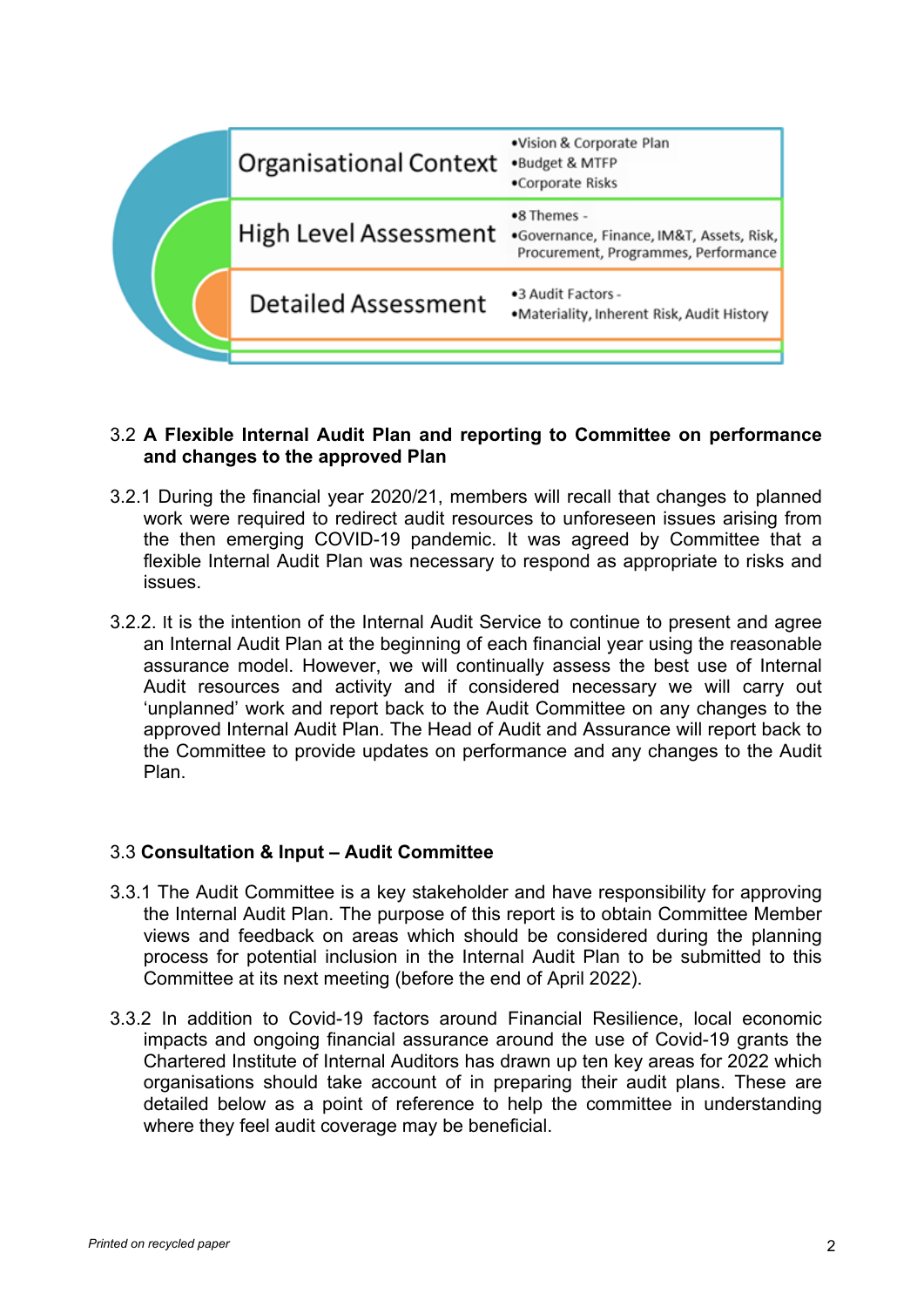- IT security: response and recovery
- Rising sustainability regulations
- Accelerated digitisation and low-code adoption
- Workforce fatigue and cultural erosion
- Pandemic response: organisational and strategic resilience
- Financial risk and the looming insolvency wave
- Rising inflation and the global tax clampdown
- Risk of Climate change and sustainability
- Supply chain strains and the race to flexibility
- Health and safety amid the continued COVID-19 threat
- 3.3.3 It should be noted that in addition to compiling a list of 'planned audit reviews', Internal Audit will continue to:
- Provide support to the corporate governance framework within the Council including completing the Annual Governance review work required to publish the Council's Annual Governance Statement;
- Provide support to assess the Council's risk management framework;
- Carry out the Co-ordination and Investigation roles to complete the work required through the Cabinet Office Data Matching 'National Fraud Initiative';
- Provide advice on systems of internal control including Council policies and procedures. This is particularly important when systems and processes are being developed or changed;
- Provide support to Services on carrying out investigations in relation to financial irregularities. This may require Audit staff to take on the Investigating Officer role in compliance with the Council's disciplinary procedures.

## **4 STATUTORY CONSIDERATIONS**

4.1 There are no specific statutory considerations related to this report. Accounts & Audit Regulations set out the expectations of provision of an Internal Audit service. This is supported by S151 of the Local Government Act and CIFPA Codes of Practice and the IIA professional standards for delivery of an adequate Internal Audit Service.